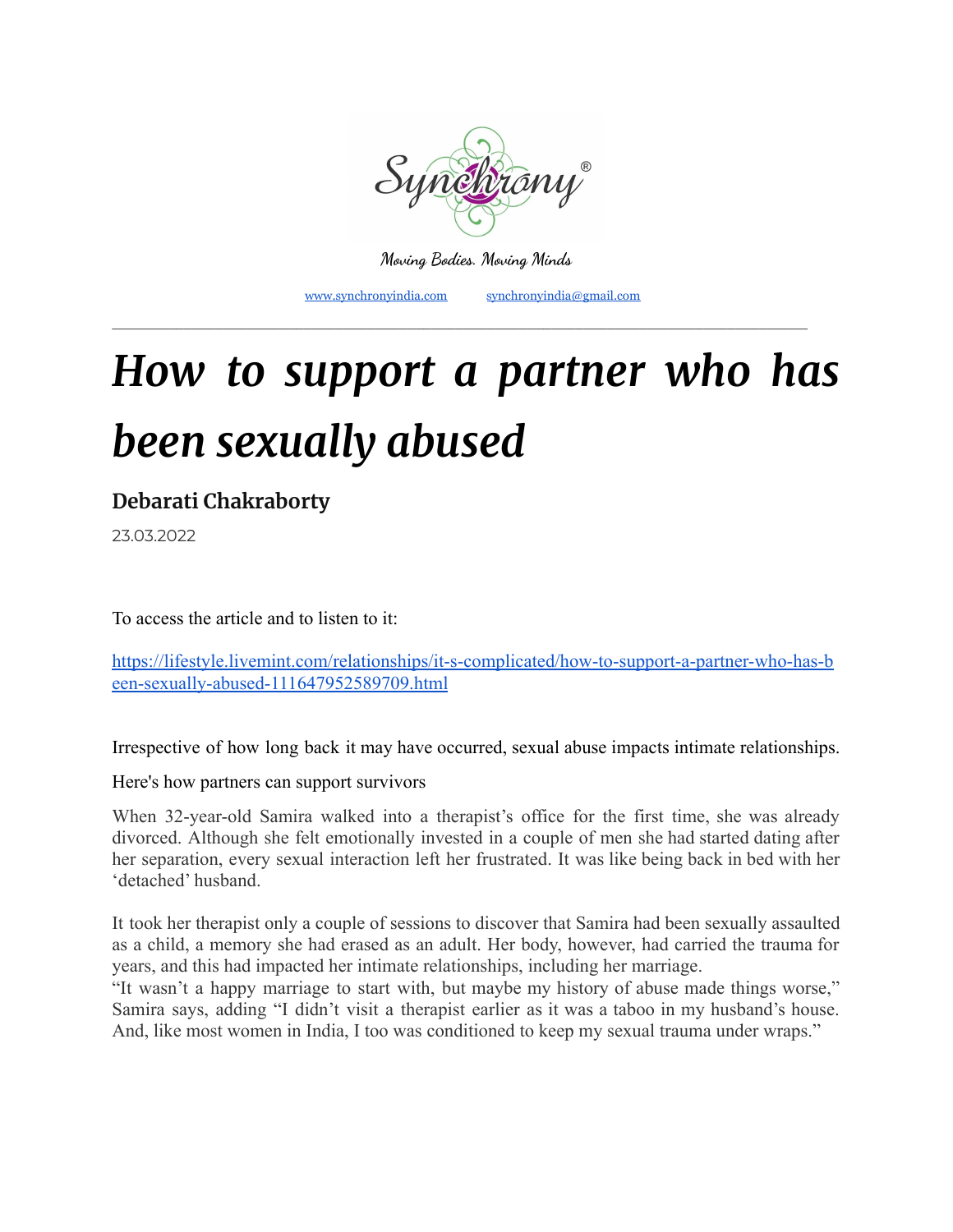Therapists reveal that women who have experienced sexual abuse in any form, as a child or an adult, often find the corresponding trauma to be all-pervasive. "In almost all cases, there is a breakdown of personality, leading to adjustment disorders in life. Many women develop depression, anxiety, PTSD and often times suicidal ideation," says Narendra Kinger, clinical psychologist and marriage counsellor from Mumbai.

The impact of this trauma can be immense on intimate relationships, leaving partners confused and helpless. Experts suggest ways in which partners can support survivors through the process of healing.

# **Acknowledging the trauma**

For the longest time, Chandni (now 27), didn't understand why she felt ashamed of her body during lovemaking. Although she felt eager to please her partners through oral-genital stimulation, she found it triggering if they wanted to do the same. When this happened to her with three different partners, she decided to seek professional help.

Chandni's therapist helped her realise that she still associated the act of oral stimulation to her childhood abuse. When she spoke about this to her current partner, it took him time and therapy to come to terms with the abuse and its impact on their intimacy.

Like Chandni, most survivors experience 'behavioural patterns' in relationships.

Reema Ahmed, NLP-based (neuro-linguistic programming) life coach, trauma healer and psychologist from Agra, wants partners to look out for repetitive signs. "If the relationship feels stuck or in a loop, with the same arguments or intimacy issues, these can be indicators of an underlying problem and it's a good idea to begin with a conversation," she says.

The fact that in many cases of sexual [violence,](https://lifestyle.livemint.com/news/talking-point/do-all-victims-of-sexual-abuse-turn-into-abusers-111601554413281.html) the perpetrator is a trusted person, like a family member or friend, can lead a survivor to lose belief in herself and her trust in others. This causes intense shock, which may lead to a constant process of discovering what feels comfortable and what is triggering. It helps if the partner initiates the process of communication in a safe way rather than attempting to read her mind.

"Partners may need to move between the role of a supporter and a collaborator, to truly understand consent and intimacy. They must also be aware of how their own past experiences impact their reactions to the needs of the survivor," says Devika Mehta Kadam, dance movement psychotherapist, psychologist and co-founder of Synchrony, a dance movement therapy platform that holds sessions and workshops for survivors of abuse and trauma.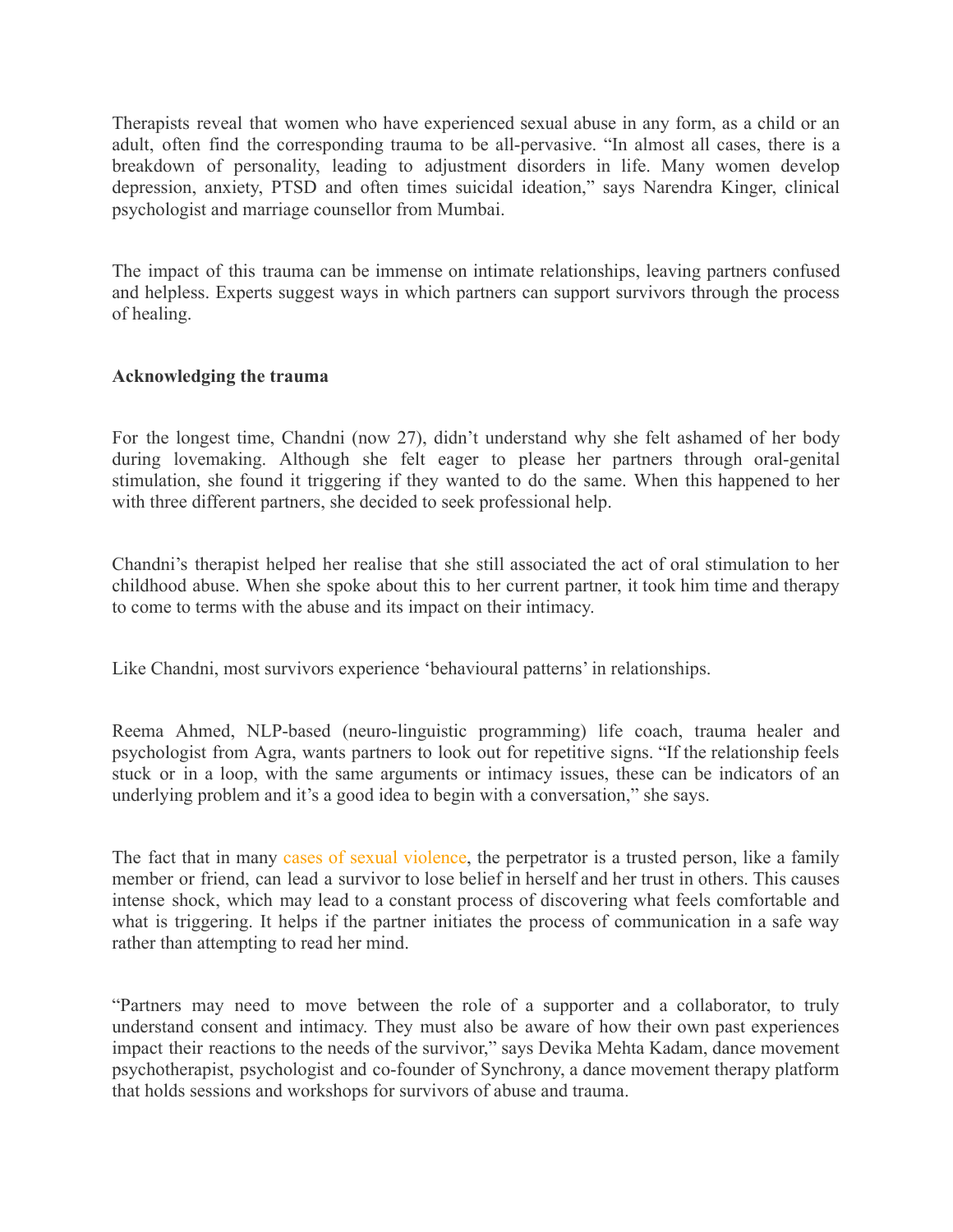# **Supporting the healing process**

Faced with guilt and anger, survivors of sexual assault can experience hyposexuality, hypersexuality, subconscious seductive behaviour, subconscious rejection of sexuality, repressed feelings of anger and lack of trust.

"These often lead to constant questioning and feelings of paranoia, ambivalence towards sexual needs of the partner along with mood swings. The partner has to be patient and kind," Kinger says.

A partner may want to play the role of a confidant or a protector, but it is ultimately the survivor who may choose what to share and how much to share. "Sometimes partners tend to make it about themselves, in terms of 'wanting to have known from the beginning' or 'feeling like their partner could not trust them'," says Vani Subramaniam, counselling psychologist from Bengaluru.

Subramaniam says partners ought to understand that if the survivor's experience of sexual violence is impacting the relationship, it is a 'relationship issue' and not solely a 'partner issue'. The partner should ask how the survivor wants to be supported: through doctor appointments, counselling or with more time for intimacy. "And, irrespective of how long back the abuse may have occurred, one must never discount its voice in the present," she adds.

#### **Understanding the power dynamics**

For 23-year-old Madhu, what seemed like a stable relationship spiralled out of control when she told her partner she was polyamorous. Although her partner tried to be supportive, each new relationship left her feeling more vulnerable and isolated. As things became messy, she decided to reach out to a therapist, who figured out that Madhu wasn't polyamorous at all. The therapist also discovered that she had been sexually abused as a child and was dealing with loneliness as an adult.

As she moved from one partner to another, Madhu was in fact seeking sexual safety and attempting to have control over her sexual preferences, which she couldn't as a child.

"It is important to understand how the [dynamics](https://lifestyle.livemint.com/news/opinion/lets-say-it-again-marital-rape-is-not-about-sex-111642689872464.html) of power function in our real life and in our minds. I have seen survivors of sexual abuse fantasise about painful sexual experiences as a means to take control of the situation, which they could not in real life. Some choose to play a dominant role in bed, and it is their way of taking their agency back. I try to bring to light these suppressed emotions through my sessions," Ahmed, the NLP-based life-coach, says.